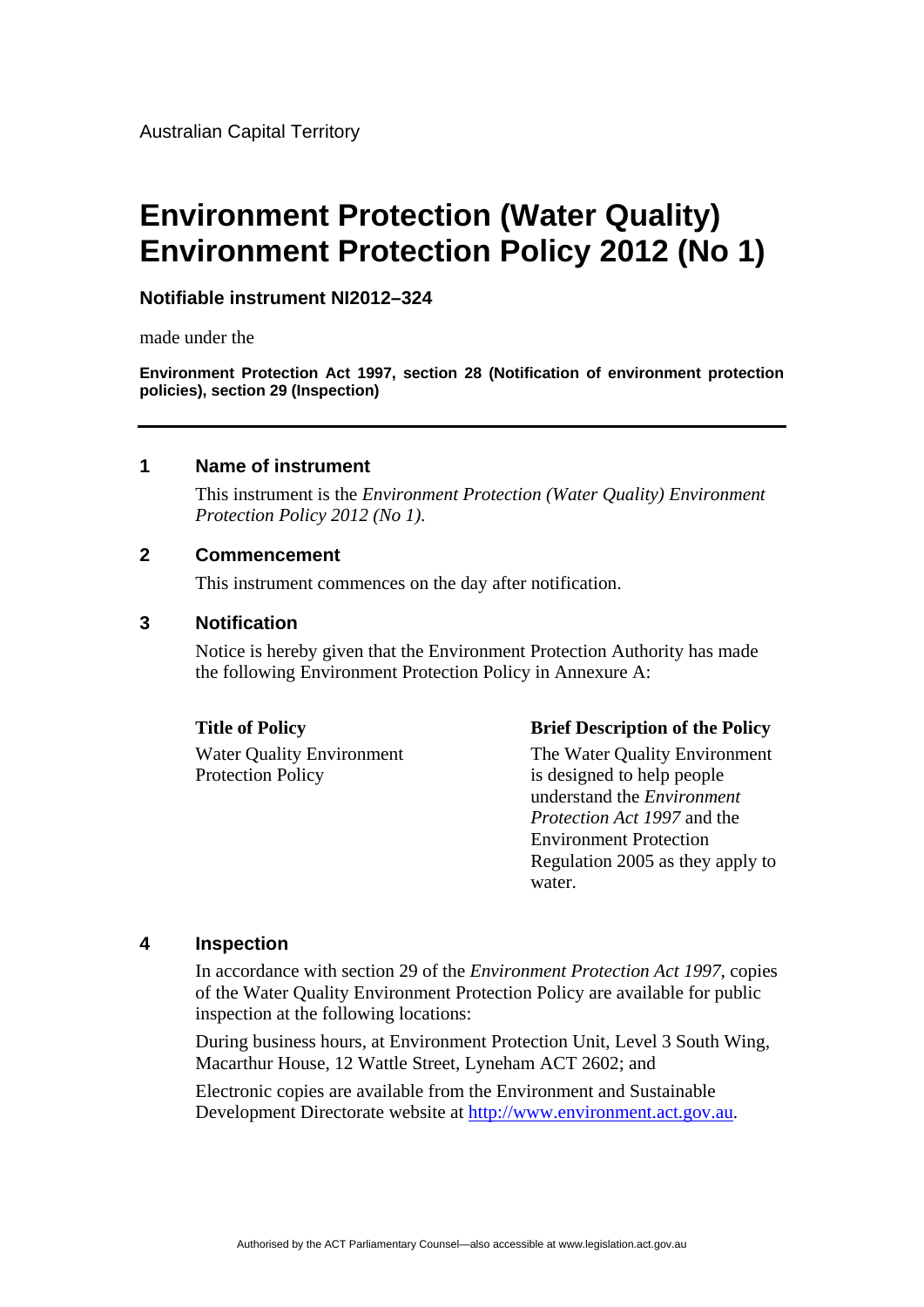### **5 Revocation**

This instrument revokes Environment Protection (Environment Protection Policy) Notice 2010 (No 4) – NI2010-155.

Daniel Walters Environment Protection Authority 18 June 2012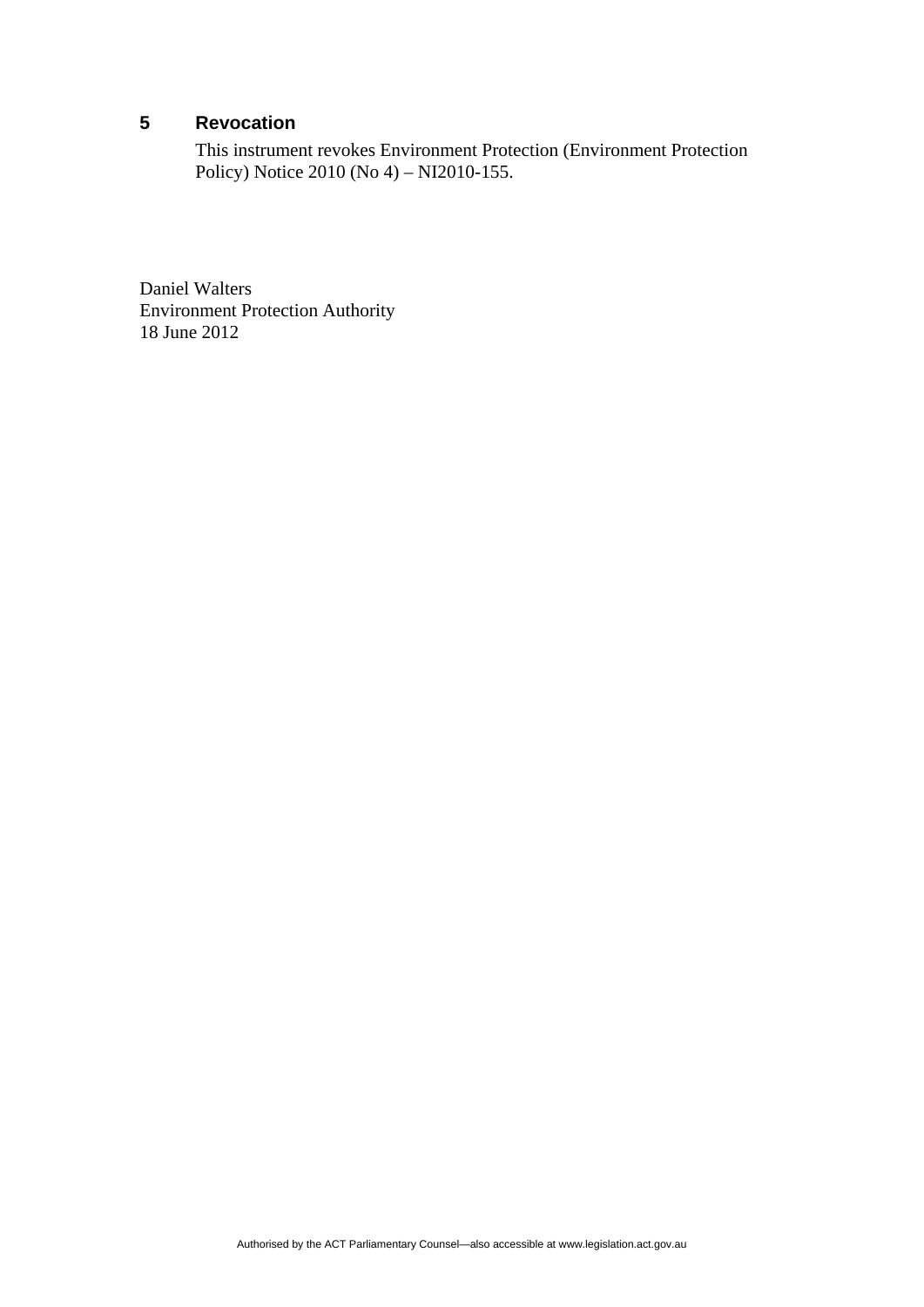# ENVIRONMENT PROTECTION AUTHORITY



# WATER QUALITY ENVIRONMENT PROTECTION POLICY

Environment Protection Authority, ACT

April 2008

Authorised by the ACT Parliamentary Counsel—also accessible at www.legislation.act.gov.au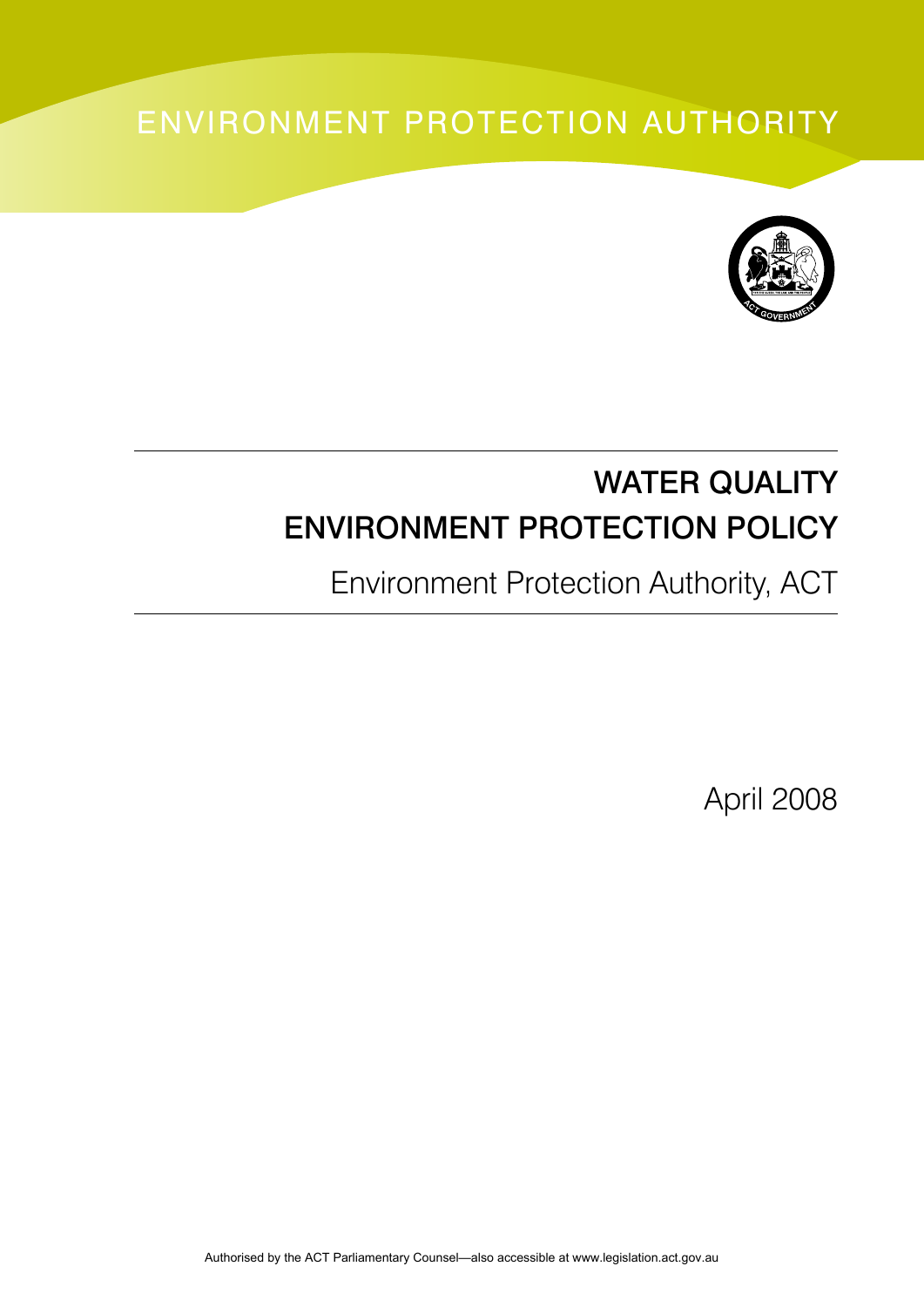© Australian Capital Territory, Canberra 2008

This work is copyright. Apart from any use as permitted under the *Copyright Act 1968*, no part may be reproduced without the written permission of the Department of Territory and Municipal Services, GPO Box 158, Canberra ACT 2601.

Published by Department of Territory and Municipal Services

Enquiries: Phone Canberra Connect on 13 22 81

Website: www.tams.act.gov.au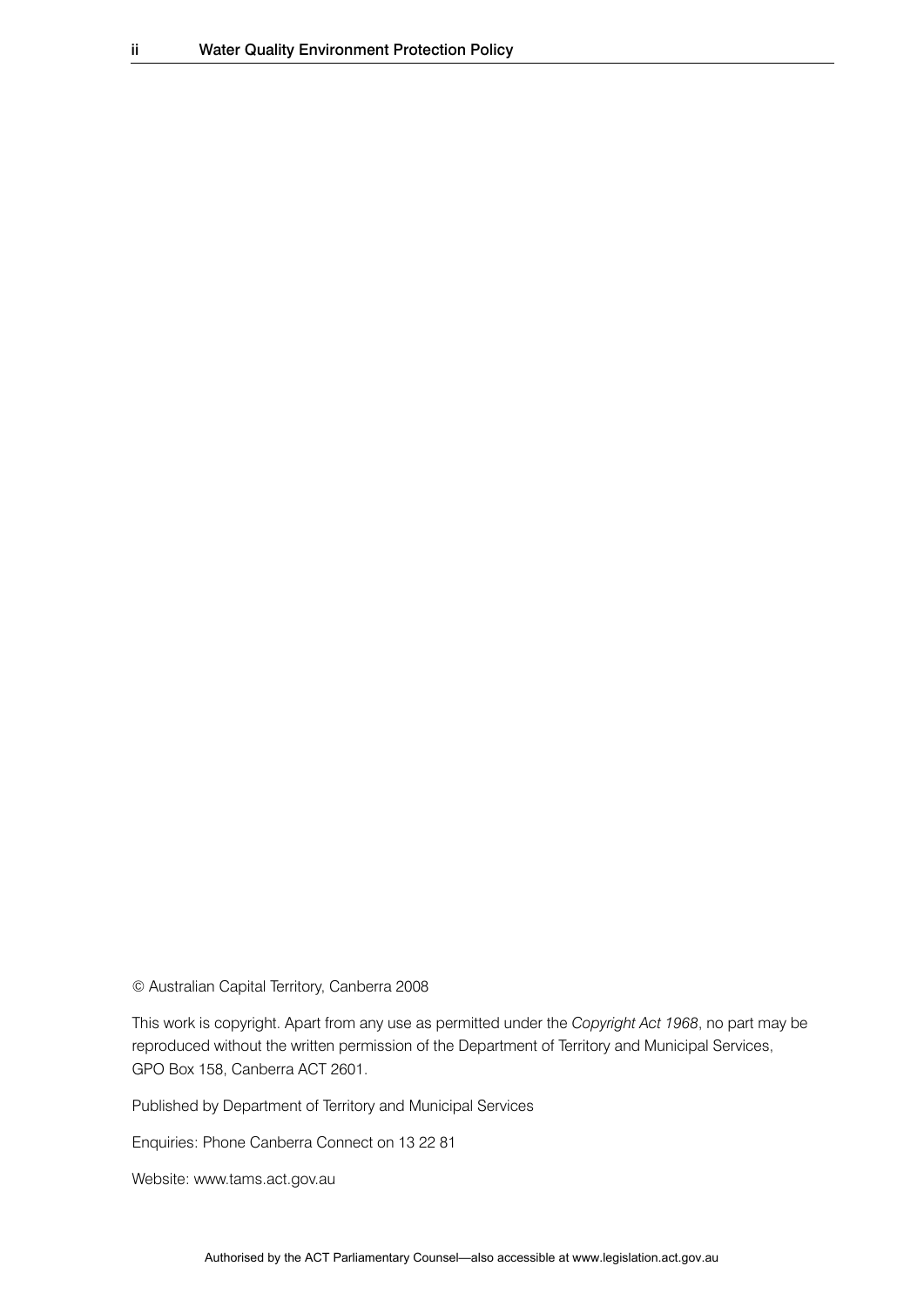# **CONTENTS**

| 1  | <b>BACKGROUND</b>                                     | 1              |  |
|----|-------------------------------------------------------|----------------|--|
|    | Role of EPPs<br>1.1                                   | 1              |  |
|    | 1.2 Administration Consistent with Objects of the Act | 1              |  |
|    | Activities addressed by this EPP<br>1.3               | 1              |  |
|    | 1.3 What about other Legislation?                     | 1              |  |
|    | Notes on Reading this EPP<br>1.4                      | $\overline{c}$ |  |
| 2  | <b>POLICY OBJECTIVE</b>                               |                |  |
| 3  | <b>COMPLIANCE WITH THIS EPP</b>                       | 3              |  |
| 4  | <b>ENFORCEMENT POLICY</b>                             | 3              |  |
| 5  | <b>REVIEW OF EPA DECISIONS</b>                        | $\overline{4}$ |  |
| 6  | <b>ENVIRONMENTAL VALUES</b>                           | $\overline{4}$ |  |
| 7  | <b>GUIDELINES TO ACHIEVE ENVIRONMENTAL VALUES</b>     | 6              |  |
|    | <b>ACT Water Quality Standards</b><br>7.1             | 6              |  |
|    | Water Sensitive Urban Design<br>7.2                   | $\overline{4}$ |  |
|    | 7.3<br>Licensing of Water Use                         | 6              |  |
|    | Working in Waterways and Construction of Dams<br>7.4  | 6              |  |
|    | Monitoring<br>7.5                                     | 6              |  |
|    | <b>Sampling Sites</b><br>7.6                          | 6              |  |
| 8  | <b>MAINTAINING WATER QUALITY</b>                      | 7              |  |
|    | Business and Industry<br>8.1                          | 8              |  |
|    | <b>Environmental Management Instruments</b><br>8.2    | 10             |  |
|    | Environmental Authorisations<br>8.2.1                 | 10             |  |
|    | 8.2.2 Environmental Protection Agreements             | 10             |  |
|    | Other Environmental Management Instruments<br>8.2.3   | 11             |  |
|    | 8.3<br>Infringement Notices                           | 11             |  |
|    | <b>Rural Activities</b><br>8.4                        | 11             |  |
|    | Septic/Sub-soil Sewage Disposal Systems<br>8.5        | 12             |  |
| 9  | <b>GLOSSARY</b>                                       | 18             |  |
| 10 | REFERENCE DOCUMENTS                                   | 23             |  |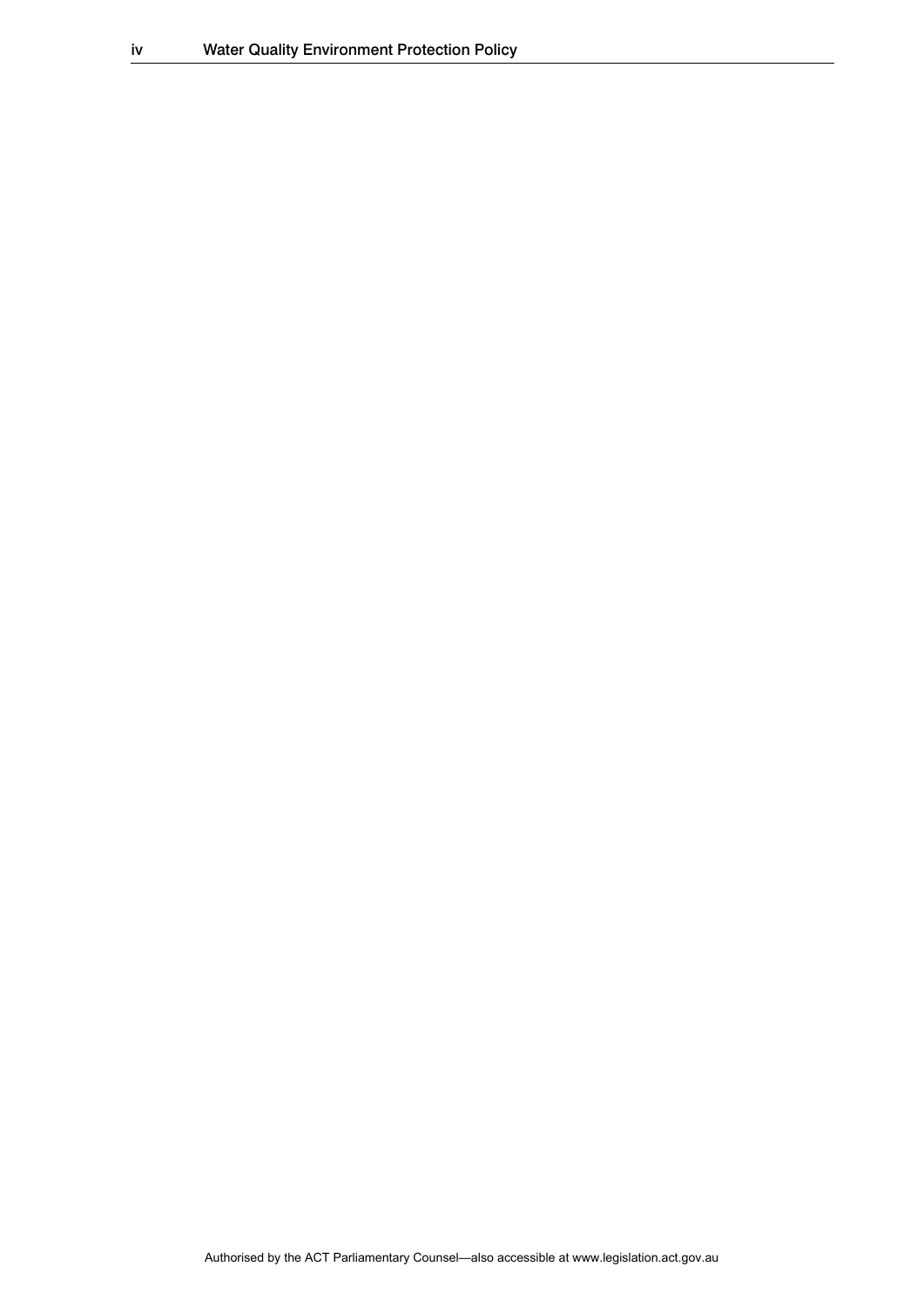### 1 BACKGROUND

### 1.1 Role of EPPs

This Water Quality Environment Protection Policy (EPP) is designed to help people understand the *Environment Protection Act 1997* (the Act) and Environment Protection Regulation 2005 (the Regulation) as they apply to water. There are general offences in the Act which carry substantial penalties. This EPP provides guidance on meeting these legislative requirements, including the need to adopt the general environmental duty as specified in the Act to prevent or minimise **environmental harm**. This **EPP** has been prepared by the Environment Protection Authority (EPA) in accordance with Part 4 of the Act.

The role of Environment Protection Policies (EPPs) and their relationship to the Act and the Regulation is explained in the General EPP. The General EPP also contains other material of relevance to this **EPP** such as policies on enforcement and access to information held by the EPA. This EPP should be read together with the General and other EPPs.

### 1.2 Administration Consistent with Objects of the Act

Section 2 of the Act requires that the Act be construed and administered consistently with the Objects of the Act. This EPP should be read and applied to best give effect to the Objects of the Act.

### 1.3 Activities addressed by this EPP

This EPP addresses two main areas:

- Business activities, including the commercial, industrial and construction sectors and government; and
- People's individual activities in and around the home.

 In both areas, people's actions have a direct impact on the quality of water in the ACT.

### 1.4 What about other Legislation?

This EPP is complemented by other environmental programs and legislation aimed at protecting water quality and the environment.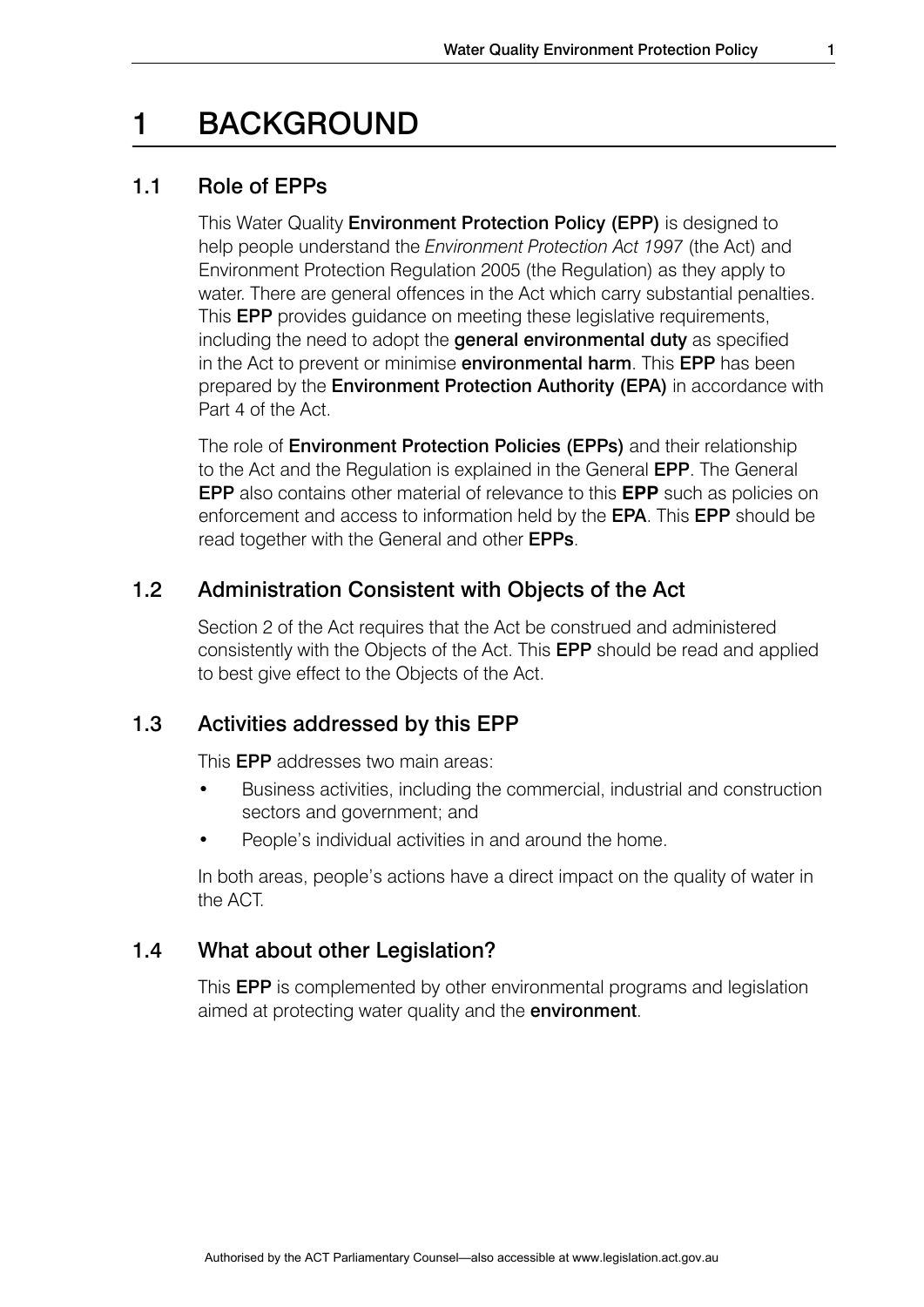| <b>Activity</b>                                                                       | Act                                    | Contact                                                                             |
|---------------------------------------------------------------------------------------|----------------------------------------|-------------------------------------------------------------------------------------|
| General<br>environmental duty                                                         | <b>Environment Protection Act 1997</b> | <b>EPA</b> by calling<br>Canberra Connect on<br>13 22 81                            |
| Handling and<br>storage of<br>dangerous<br>substances                                 | Dangerous Substances Act 2004          | <b>ACT WorkCover</b><br>on 6205 0200                                                |
| Littering                                                                             | Litter Act 2004                        | City Rangers by calling<br>Canberra Connect on<br>13 22 81                          |
| Disposal of<br>hazardous waste<br>material                                            | <b>Environment Protection Act 1997</b> | <b>EPA</b> by calling<br>Canberra Connect<br>on 13 22 81                            |
| Dams/ponds<br>construction,<br>waterway works<br>and water<br>abstraction<br>licences | <b>Water Resources Act 2007</b>        | <b>Water Resources</b><br>by calling<br>Canberra Connect<br>on 13 22 81             |
| General land use/<br><b>Territory Plan</b>                                            | Land and Development Act 2007          | <b>ACT Land Planning</b><br>Authority by calling<br>Canberra Connect on<br>13 22 81 |

More detailed information is available as follows:

### 1.5 Notes on Reading this EPP

- 1. Where the EPP refers to a legal requirement, it will give the source of this requirement for reference. References to 'the Act' refer to the *Environment Protection Act 1997* (as amended) while 'the Regulation' refers to the Environment Protection Regulation 2005 (as amended).
- 2. Wherever a term is used that is defined in the Act or Regulation, it appears in bold.
- 3. Copies of the documents cited in this EPP, including this EPP may be inspected at the following locations:
	- Department of Territory and Municipal Services Macarthur House 12 Wattle St LYNEHAM, ACT 2602
	- **ACT Public Libraries**
	- Department of Territory and Municipal Services Website: www.tams.act.gov.au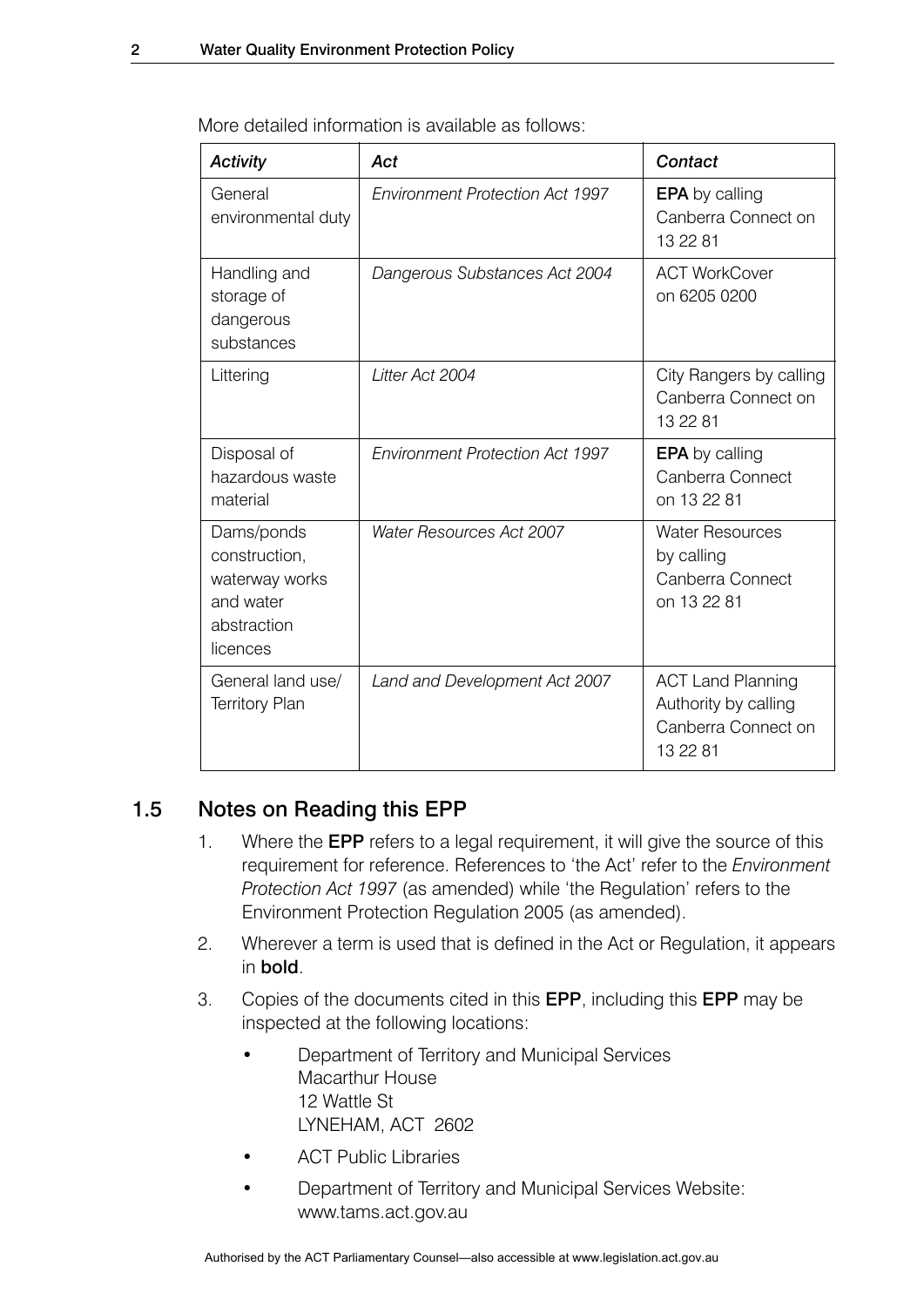### 2 POLICY OBJECTIVE

The Objectives of the Water Quality **EPP** are to provide information to the community and to maintain, and where appropriate enhance, the ACT's water quality (as measured by standards prescribed by regulation or, when not available, other appropriate standards) by minimising or eliminating water pollution.

### 3 COMPLIANCE WITH THIS EPP

EPPs are not legally binding in themselves. They are statements of policy, guidelines and explanations of legal requirements. If something is legally required, this EPP refers to the source legal document (usually the Act or Regulation). EPPs have been developed to help people comply with the legal requirements of the Act and Regulation and the general environmental duty, which requires people to take practicable and reasonable steps to minimise environmental harm or environmental nuisance.

The role of this **EPP** and its relationship to other **EPPs**, the Act and the Regulation is explained in the General EPP.

The **EPA** must take this **EPP** and any other **EPP** into account when administering the Act.

### 4 ENFORCEMENT POLICY

The **EPA's** general approach to enforcement, consistent with the duty in Section 2 to administer the Act to give effect to its objects, will be:

- Firstly, to seek to work in partnership with business and the community as "co-regulators" and educators;
- Secondly, to warn;
- Thirdly, to take non-criminal statutory action such as authorisation variations and issuing **environment protection orders**, together with infringement notices as appropriate and requiring compulsory environmental audits; and
- Finally, to consider suspension or cancellation of an authorisation, or referral to the Director of Public Prosecutions (DPP) for a decision on prosecution, or both, as appropriate.

*Note:* This approach is adopted for guidance only and that serious cases, such as **knowingly** or **recklessly** causing **serious** or **material environmental harm**, may justify immediate application of a strict approach to enforcement.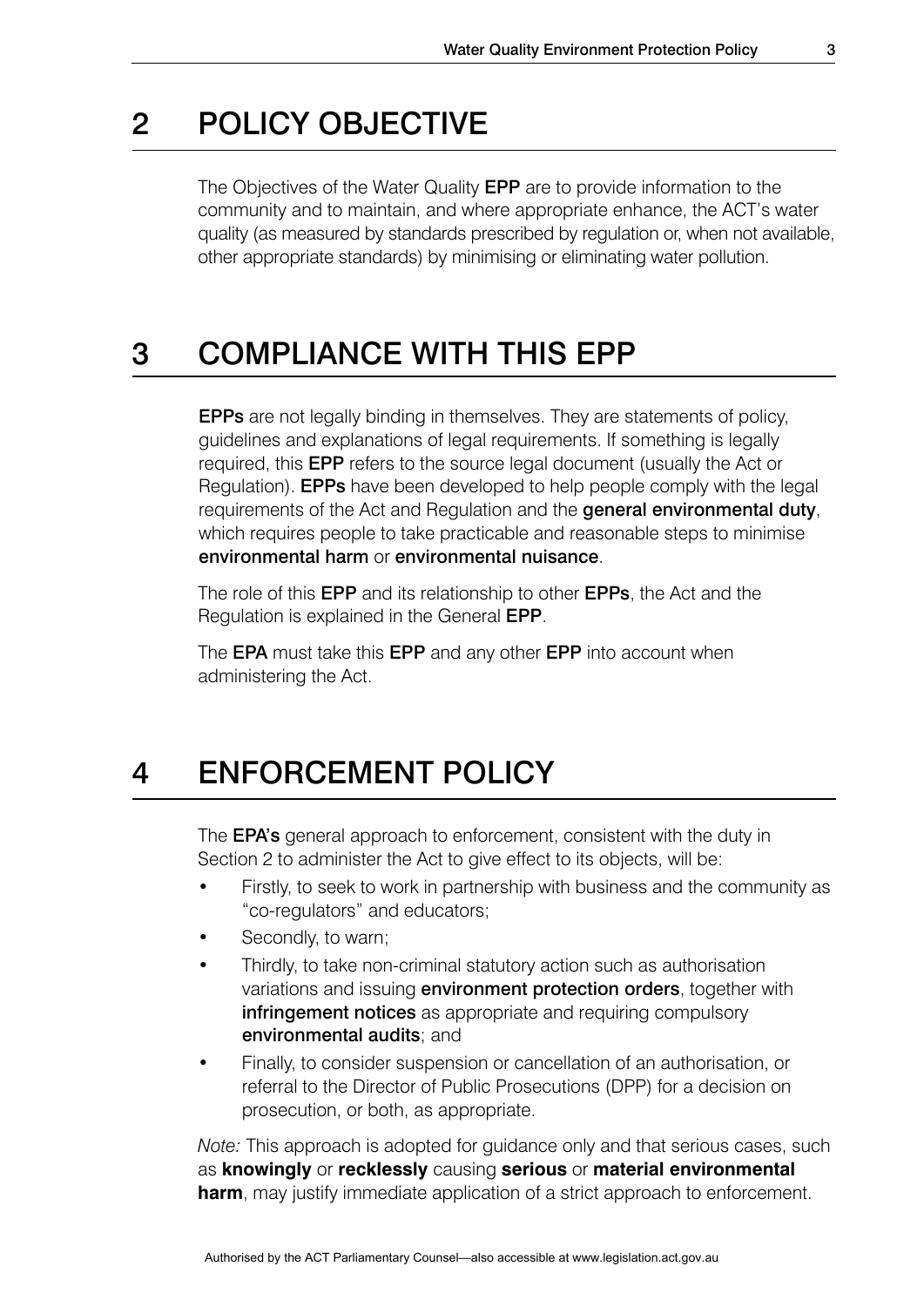Consistent with the EPA's approach to enforcement above, the EPA produces a range of education information, including industry specific information and codes of practice to educate and inform the public of their responsibilities under the Act.

### 5 REVIEW OF EPA DECISIONS

Certain decisions made by the EPA are reviewable by the Administrative Appeals Tribunal (AAT). Under Section 135 of the Act, which specifies the reviewable decisions, an eligible person can make an application to the AAT for review of an EPA decision

### 6 ENVIRONMENTAL DUTIES

Under "Water Use and Catchment Policies of the ACT", the Territory Plan categorises waters of the ACT and their catchments according to the predominant water use or environment value. The three types of water use are:

- Conservation:
- Water supply; and
- Drainage and open space.

Each category has a water use policy which sets specific objectives and environmental values for particular waterways. The Territory Plan has legal effect under the *Land and Development Act 2007*, therefore management of these waters and regulation of activities in these catchments must not be inconsistent with the Territory Plan. The Act is administered accordingly. Specifically, in pursuing the Act's objective to maintain and where appropriate enhance water quality, the **EPA** uses these environmental values to determine water quality objectives and whether pollution has or is occurring.

### 7 GUIDELINES TO ACHIEVE ENVIRONMENTAL VALUES

The Government's policies and strategies to achieve the desired water quality outcomes are detailed in the 'Think water, act water' three volume document for sustainable water resource management in the ACT.

### 7.1 ACT Water Quality Standards

The ACT Water Quality Standards are at Schedule 4 of the Regulation.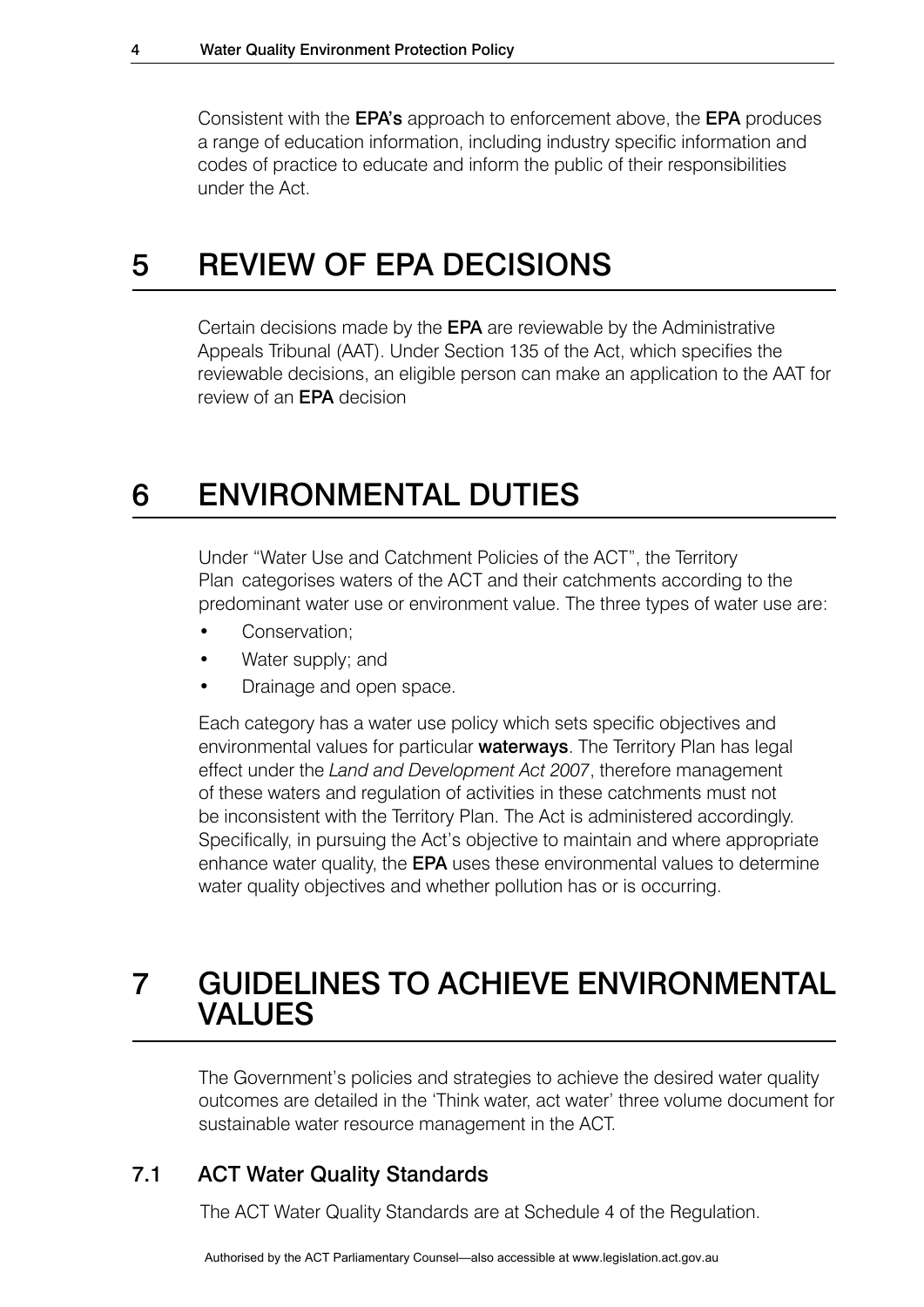The Water Quality Standards set out the indicators and the maximum acceptable concentrations of substances and materials acceptable for the maintenance of the environmental values for water outlined in the Territory Plan. Where the Territory Plan gives several environmental standards, which contain more than one value associated with a particular substance, it is discretionary as to which value to use. The general approach is to use the most stringent value, however this is not always applicable to every situation. Where no standard is specified in the Regulation for a substance, then values are taken from the Australian and New Zealand Guidelines for Fresh and Marine Waters 2000 (refer to the National Water Quality Management Strategy).

### 7.2 Water Sensitive Urban Design

The ACT Government is committed to implementing urban sustainability through water sensitive urban design (WSUD). To ensure that water resource management is consistent with the WSUD commitments in the ACT Water Resources Strategy 'Think water act water', the EPA requires developments to:

- Ensure that no contaminated water, including that containing sediments, is likely to leave the site during development and during the on-going operation of the site;
- Incorporate measures and/or operating procedures which ensure that stormwater runoff from the site reflects patterns, volumes and quality which existed when the site was in an undeveloped state as far as reasonably practicable. To achieve this requirement, development proponents will be required to install storage measures, either rainwater tanks or infiltration trenches, to a volume of 1.3kL per 100m<sup>2</sup> of impervious area, either in excess of the previous impervious area for the site or, in excess of 35% of the site area, which ever is the larger requirement; and
- Incorporate measures and/or operating procedures, which will minimise the demand of the facility on potable water supplies;

And in the case of land development:

Retain naturalised drainage lines in order to enhance ecological values and recreational opportunities.

WSUD initiatives would be expected to include, but are not limited to:

- Measures to increase infiltration at the block and neighbourhood level, including swales, permeable pavement, neighbourhood or group based extended detention wetlands, vegetated **waterways** and overland flow zones or corridors;
- Measures to retain water on blocks and slow down the movement of water through the landscape, such as directing roof drainage to swales infiltration trenches and garden beds;
- Reuse of water on a block and neighbourhood scale including garden irrigation; and
- Building design and siting setbacks enabling swale and infiltration siting.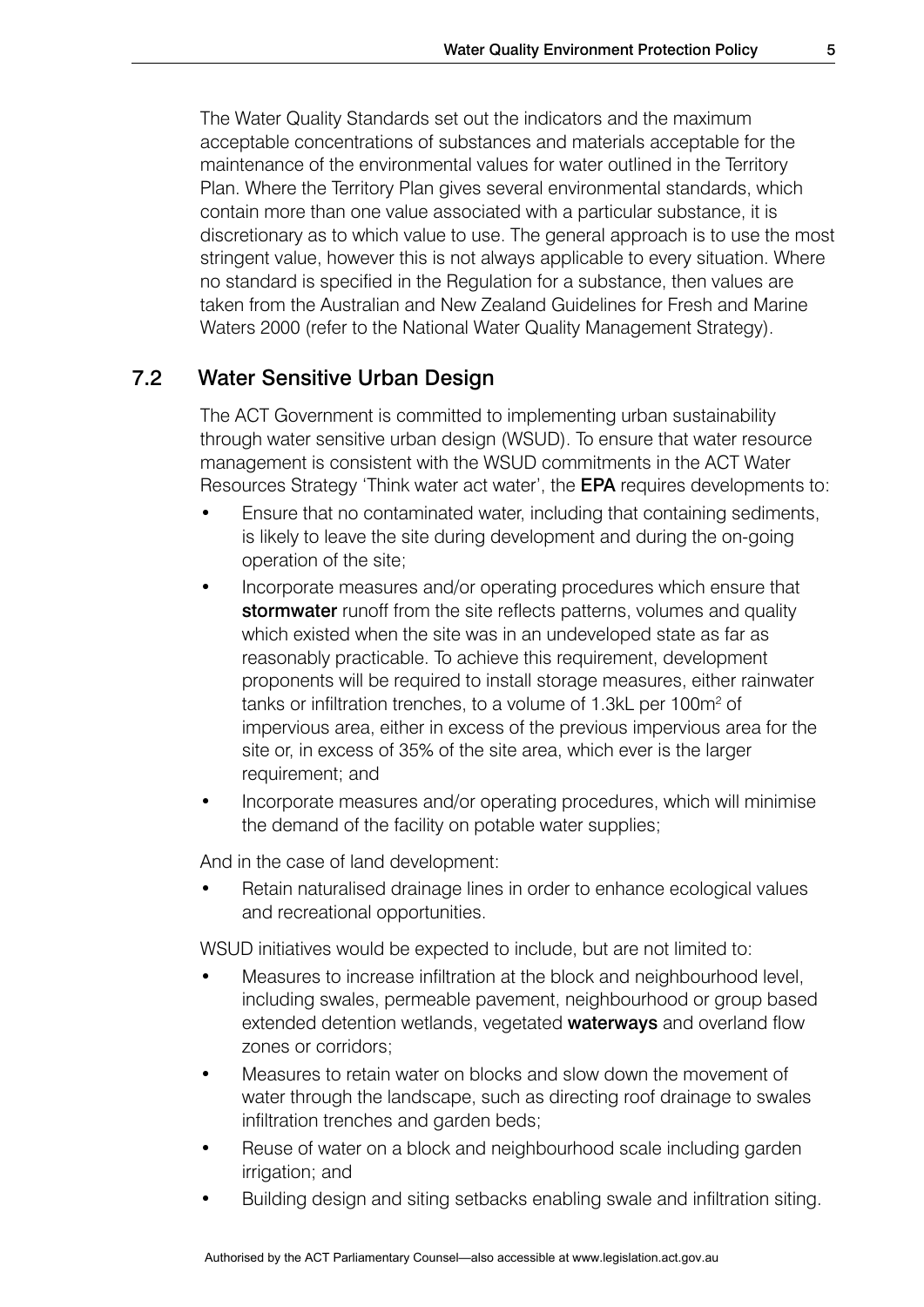The ACT Planning and Land Authority has developed a detailed manual on appropriate WSUD measures and their implementation in the ACT, entitled WaterWays Water Sensitive Urban Design General Code. This manual will assist developers and builders to achieve the on block and neighbourhood outcomes specified in Think water act water. The WaterWays Water Sensitive Urban Design General Code is available from the ACT Planning and Land Authority.

For control of pollution during the development and building phase, the Environment Protection Guidelines for Construction and Land Development in the ACT are available from the Department of Territory and Municipal Services.

### 7.3 Licensing of water use

Protection of **waterways** from over-abstraction as opposed to pollution is provided by licences and permits issued under the *Water Resources Act 2007*.

The *Water Resources Act 2007* is a law that controls how we can access and use water directly from waterbodies including groundwater in the ACT. It provides a framework for the sustainable management of the Territory's water resources.

It aims to:

- Protect **waterways** and groundwater aquifers from damage and where practicable reverse any damage that has already occurred;
- Ensure that water resources are available to meet needs of future generations; and
- Protect the ecosystems that depend on those resources.

### 7.4 Working in Waterways and Construction of Dams

Under the *Water Resources Act 2007* a licence is required:

- To do works in a waterway that will affect the flow or may affect water quality or aquatic habitat
- Construct a dam greater than 2 megalitres in volume even if the dam is not in a waterway.

However, dams less than 2 megalitres in volume that are not in a waterway (ie. small dams not in an erosion gully, creek line, stream or river) do not need a licence.

### 7.5 Monitoring

The ACT Government manages a monitoring program for the ACT's water resources that includes the collection of water quality under the *Water Resources Act 2007*, streamflow and biological data. The monitoring program is based on regular sampling of lakes and rivers. Such information is used to determine whether waters in the ACT are of appropriate quality and if the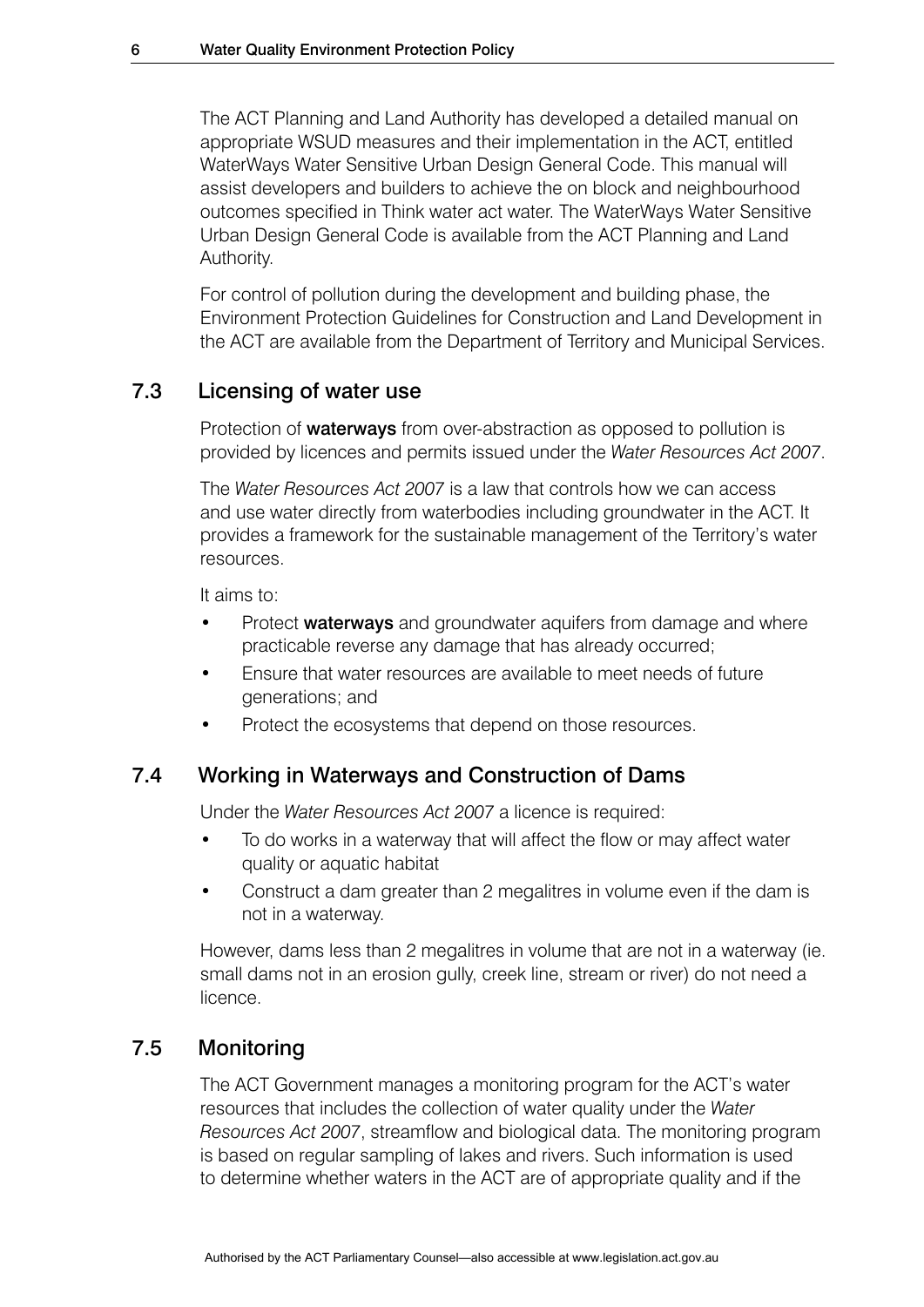management strategies used to achieve or maintain such water quality are adequate. The information is not intended to identify specific pollution incidents but rather provide information about changes to water quality over time. A summary of the information can be found in the ACT annual water report.

### 7.6 Sampling Sites

It is not possible to monitor all sites and all parameters of interest, consequently those considered most representative of environmental conditions are selected with the intention of generalising to similar areas. The illustration below shows the locations of the Water Quality Sampling Sites in the ACT Water Quality Monitoring Program.



# 8 MAINTAINING WATER QUALITY

In accordance with **general environmental duty** outlined in Section 22 of the *Environment Protection Act 1997* everyone whose activities might cause environmental harm must take practicable and reasonable steps to prevent or minimise that harm.

Stormwater and road drains empty to our creeks, lakes and rivers without treatment. The Act aims to protect our aquatic environments by keeping stormwater as clean as possible.

Stormwater can carry pollution to our creeks, lakes and rivers. Run-off from cities can be of poor quality because of the large number of pollution sources. Litter and rubbish are usually the most visible form of **stormwater** pollution.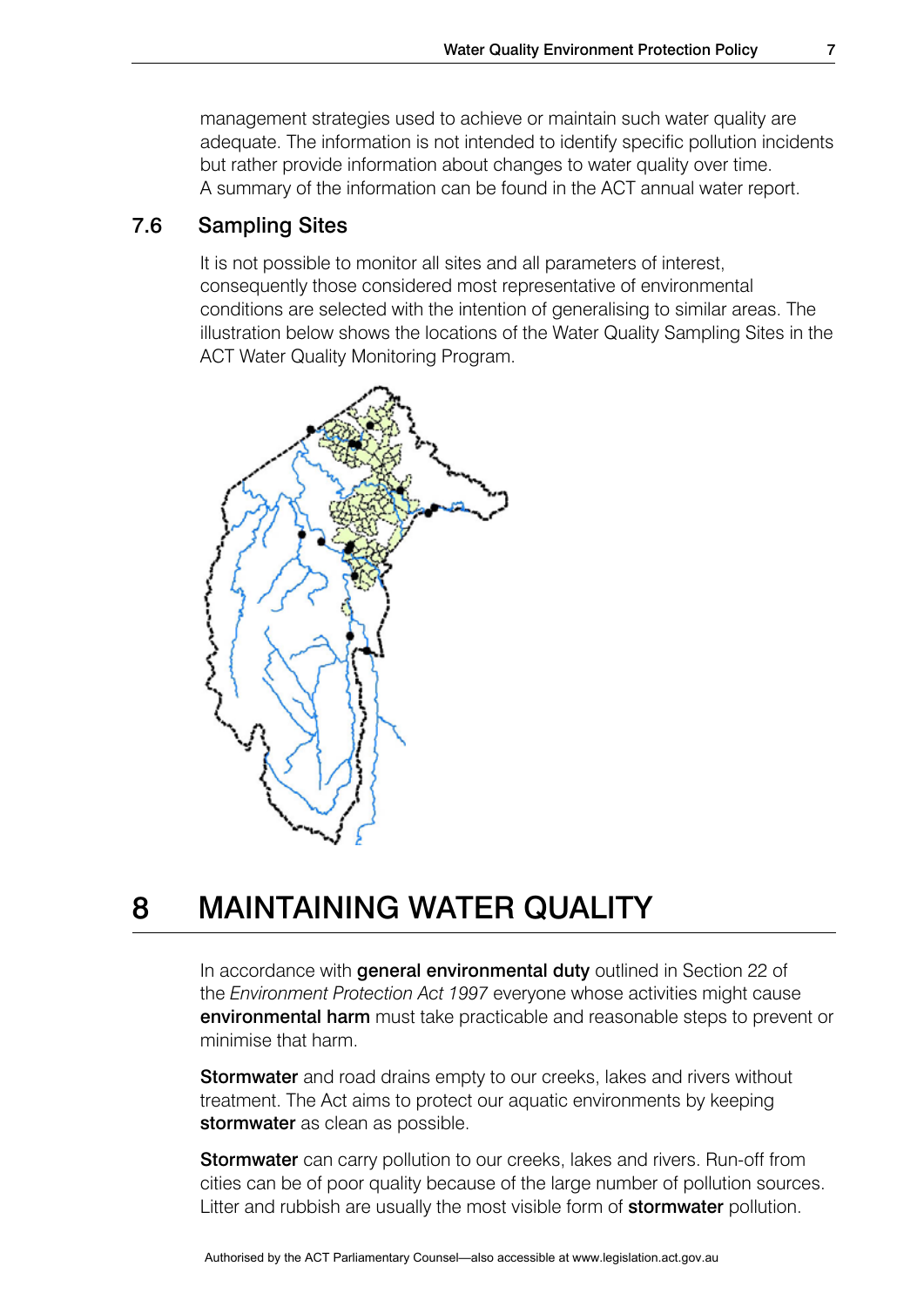Contaminants such as soil, nutrients, oil and grease, cigarette butts, animal faeces, detergents, organic matter, residual chemicals and excess fertilisers all add up to cause a significant impact on the **environment**. This can result in fish kills, algal blooms, unsafe swimming conditions, the accumulation of toxins in the aquatic animals in the ecosystems or unsightly **waterways** that degrade our parks and recreation areas.

To ensure that waste is prevented from entering the **stormwater system**, action should be taken to comply with the Act.

This part of the Water Quality EPP provides advice on how to improve stormwater quality through our activities so that our creeks, lakes and rivers will be healthier and cleaner.

In addition, the **EPA** has developed information sheets, guidelines and other EPPs that outline more specific steps for Canberra residents, businesses and industries. The information can be found at www.tams.act.gov.au

### 8.1 Business and Industry

Under Part 15 of the Act it is an offence to cause **environmental harm** or environment nuisance or place a pollutant where it could cause harm. Environmental harm is caused if a pollutant eners the environment which exceeds the prescribed measure or a prescribed pollutant enters the environment (Section 5 of the Act).

Part 4 of the Regulation relates specifically to water and describes water related offences, including **pollutants** entering **waterways** taken to cause environmental harm (Schedule 3) and ambient environmental standards for waterways (Schedule 4).

There are also strict liability offences under Part 4 of the Regulation which relate to the following:

- Prohibited substances entering a waterway;
- Building works waste entering a waterway or stormwater system;
- Areas near building work being kept clean;
- Entries and exits from land being kept stable;
- Run-off from washing vehicles or other things entering a waterway; and
- Discharge of stormwater into receiving waters.

Some examples of the control measures the person responsible for the **activity** should put in place to protect water quality and the **environment** and/or avoid committing an offence under the Act or Regulation are outlined below. The person responsible for the **activity** should note that other control measures may be necessary to achieve the same or better end results.

Businesses (including mobile and home businesses) should ensure that the products and waste they produce are not allowed to enter the **stormwater** system.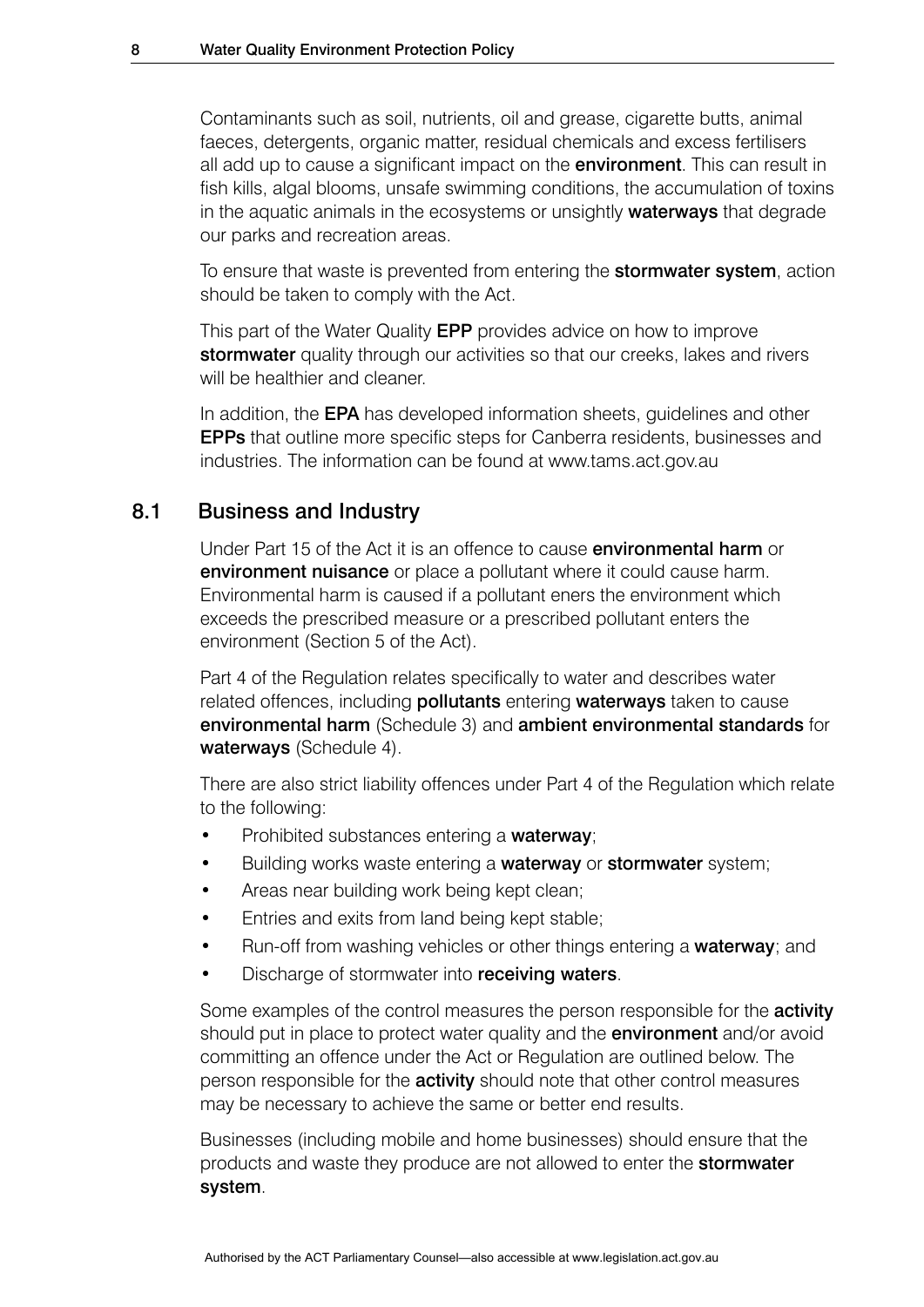The person responsible for the **activity** should assess the needs of their business and implement appropriate environmental management measures. Examples include:

- Carry out handling, storing and managing of waste in a way that ensures it does not enter the stormwater system.
- Dispose of waste appropriately. Some waste will require the use of a hazardous waste contractor.
- Ensure internal drains on your premises drain to the sewer. Your business will require a trade waste permit from ACTEW to discharge wastewater to sewer. Contact ACTEW on 131 493 for more information.
- Install a physical barrier such as a cut-off drain at the entry or exit to the work area to contain waste within the work area. The drain must not be connected to the stormwater system.
- Install a silt pit that collects settlable solids to stop materials like mud or dirt from entering the stormwater system.
- Ensure that equipment is regularly maintained.
- Ensure that uncontaminated rainwater is directed away from potentially contaminated areas, such as storage and washing areas.
- Keep footpath, gutter and external areas near your business free from litter. Do not sweep anything into gutters or drains.
- Ensure that rainwater from guttering and all unroofed areas is directed to the **stormwater system** and not to the sewer. Illegal connection of stormwater to the sewer can result in overflows of raw sewage that can harm waterways.
- Ensure under roofed areas are connected to sewer (only with ACTEW approval).
- Ensure that any washing of vehicles or equipment is carried out in a roofed washdown area connected to sewer (only with ACTEW approval).
- Ensure you comply with ACT NOWaste Development Control Code for Best Practice Waste Management in the ACT.
- Store chemicals within a bunded roofed area to protect the **stormwater** system in case of leaks and spills.
- Keep a spill kit on site if the **activity** may result in a spillage. For small risk businesses, this can be any absorbent material including vermiculite or lime, but a larger, commercially available spill kit may be needed depending on the environmental risk at the site.
- Clean up after the **activity** by sweeping or other dry cleaning method, not by washing down with water.
- Hazardous material should be collected and disposed of in an appropriate manner as outlined in the Hazardous Materials EPP.
- Control dust from your site by lightly sprinkling with water when necessary.
- Ensure that all personnel can clearly identify the drains which enter the stormwater system and are aware of their environmental responsibilities.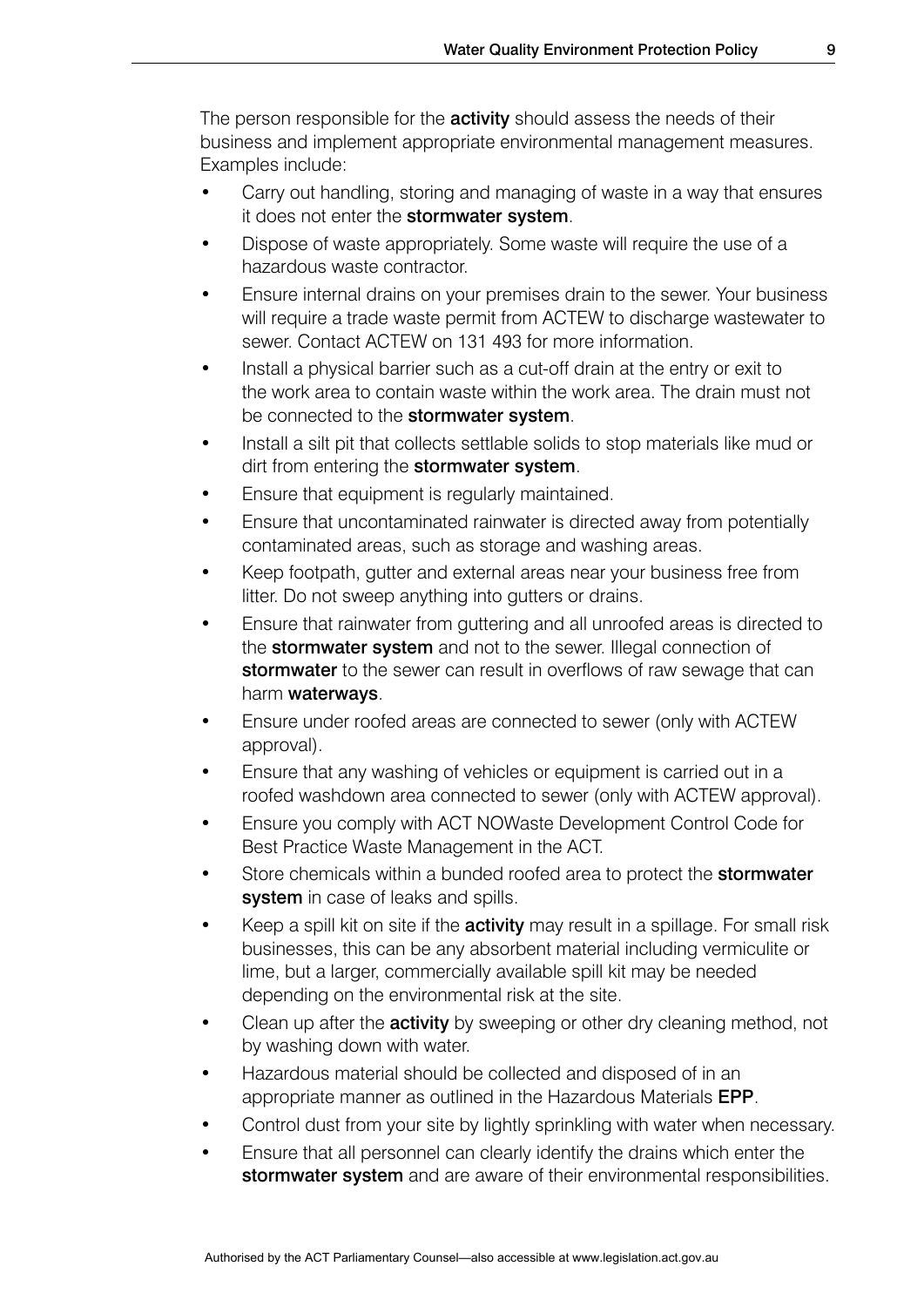- Display a site plan showing all **stormwater** and sewer connections on site as well as locations of pollution control equipment or measures to make sure quick decisions on remedial action can be taken if a spill occurs.
- Secure the premises, and especially restrict public access to storage areas.

In addition, mobile businesses should:

- Bund the area or otherwise protect **stormwater** during the **activity** and until the area is cleaned up.
- Immediately clean up and remove all waste generated from the **activity** and dispose of properly - these wastes should not enter the **stormwater** system.
- Keep a spill kit nearby when conducting the **activity**.

### 8.2 Environmental Management Instruments

The Act creates a number of environmental management instruments, such as environmental authorisations and environmental protection agreements. An explanation of general policies on the use of these instruments are described in Section 9 of the General EPP. Instruments which are of particular interest in relation to water are outlined briefly below.

#### 8.2.1 Environmental Authorisations

Class A activities are those listed in Schedule 1 of the Act which are not to be undertaken unless the **activity** manager holds an environmental authorisation. Water protection is detailed under the standard conditions of the **environmental authorisation**.

In granting an **environmental authorisation** in accordance with Section 49 of the Act, the **EPA** will consider the:

- Environmental values of the waterways as described in the Regulation;
- Guidelines and standards as described in the Regulation and this EPP; and
- Need to minimise discharges to the **environment**.

#### 8.2.2 Environmental Protection Agreements

Class B activities are those listed in Schedule 1 of the Act which require that the **activity** manager hold an **environmental authorisation** unless they are a party to an **environmental protection agreement**. Water protection is detailed in an **environmental protection** agreement.

#### 8.2.3 Other environmental management instruments

Three other environmental management instruments which may be used to manage water quality are:

An **emergency plan** which deals with the foreseeable but unplanned entry into the environment of unauthorised pollutants, where that may cause serious or **material environmental harm**.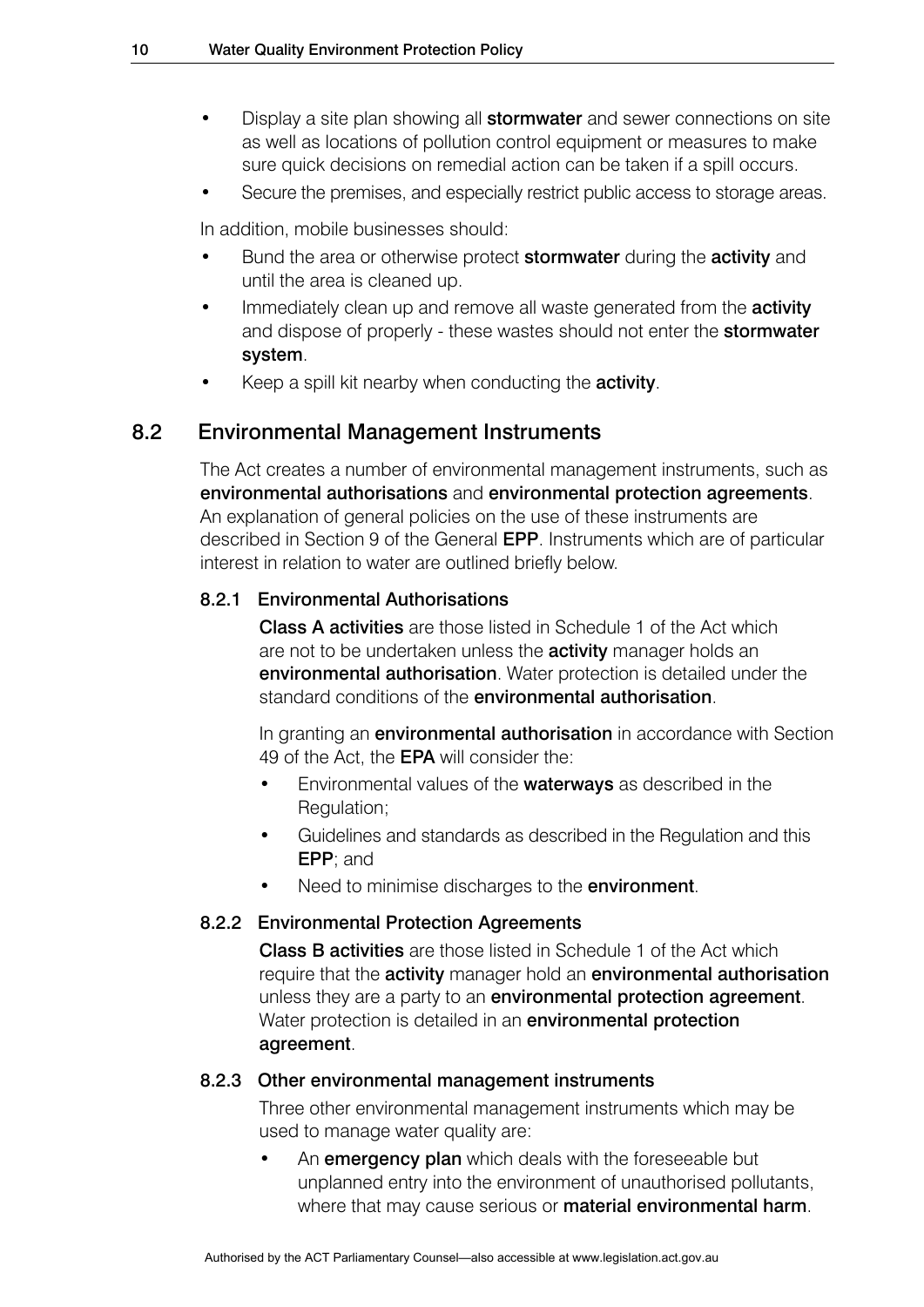- An environment protection order which is issued by the EPA when the **EPA** is satisfied that the person has breached the Act or an authorisation condition.
- An environment improvement plan which is a formal plan to improve the environmental performance of an **activity** and achieve best environmental practice over time.

The other environmental management instruments, environmental audits and financial assurances are unlikely to be used in managing water quality.

### 8.3 Infringement Notices

**Infringement notices** are issued for offences against the Act and the Regulation. An explanation of *infringement notices* and their use are described in section 10.2 of the General EPP. The approach of the EPA is generally to issue infringement notices only after education and warnings have not been successful, refer to section 4 of this **EPP** for the **EPA** enforcement policy. However, in cases of blatant disregard for the environment an *infringement notice* will be used immediately if it is the appropriate enforcement instrument.

### 8.4 Rural activities

If rural activities include Class A and B activities, an environmental authorisation or environmental protection agreement is required for that activity, as outlined above. Other rural activities may have a negative effect on water quality as well. Ensure all steps are taken to protect water quality including provision for:

- Riparian buffer strips;
- Permanently grassed drainage depressions:
- Limiting stock access to reduce impact on critical areas such as buffer strips and stream banks;
- Practices such as direct drilling and contour ploughing and ripping; and
- Rehabilitation of land degradation.

### 8.5 Septic/Sub-soil Sewage Disposal Systems

It is the policy of the **EPA** that installation and operation of a septic/sub-soil sewage disposal system must be in accordance with Australian/New Zealand Standard 1547-2000, On-site domestic-wastewater management.

For installation of waterless composting toilets, also refer to Guidelines for Approval of Waterless Composting Toilets in Domestic Premises, ACT Health.

Discharge has to meet Schedule 4 of the Regulation.

It is also the policy of the **EPA** that these systems must be located at minimum distances from watercourses as follows:

- Not closer than 50 metres to the bank full discharge level of any surface waters nor closer than 300 metres, if such surface waters are a source of potable water supply; and
- Not closer than 1.5 metres from the groundwater table.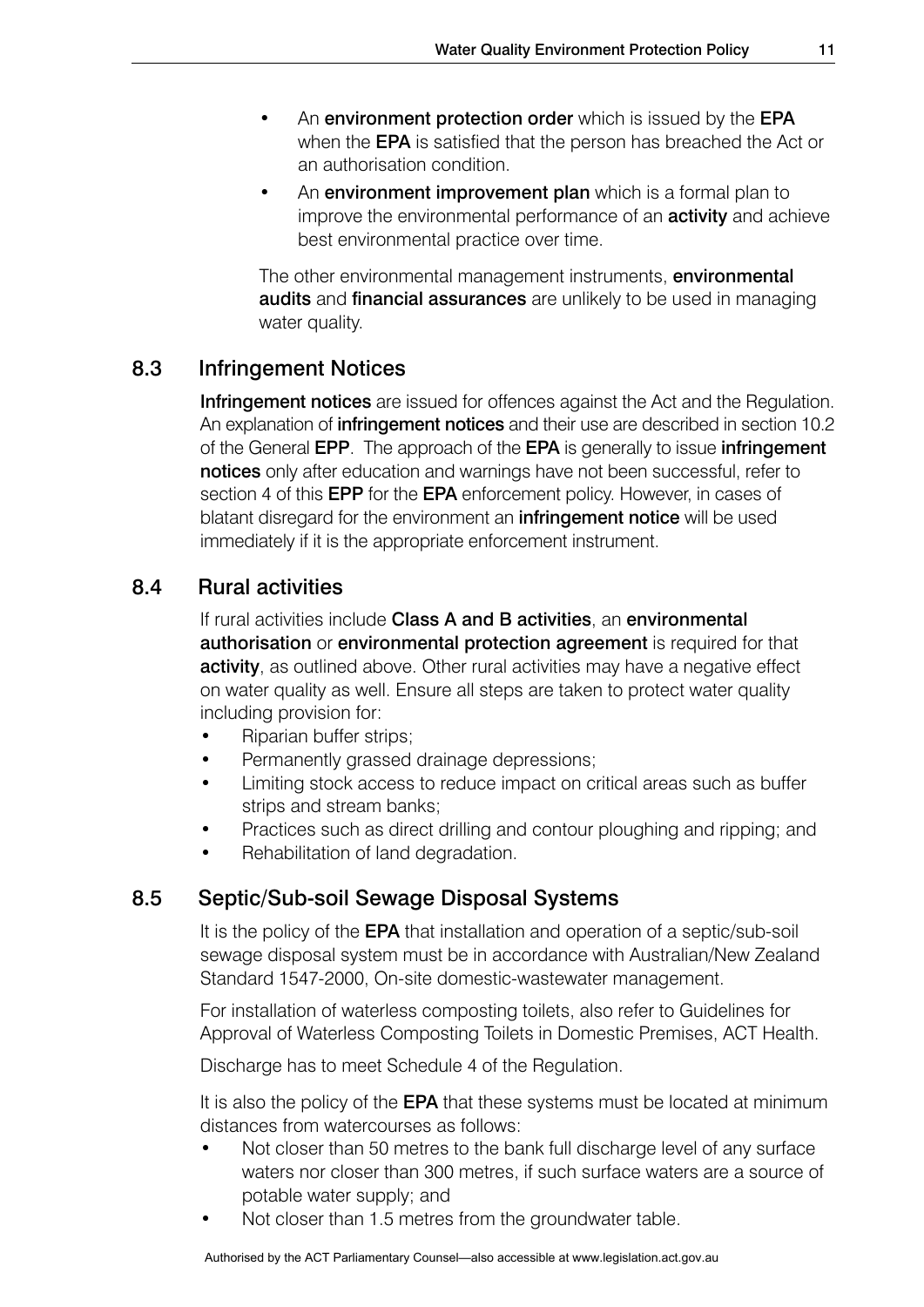### 9 GLOSSARY

The definitions of the terms listed in this Glossary are provided to assist in reading this EPP. For the formal legal definition of the terms marked with an asterisk (\*), refer to Section 3 of the Act.

| <b>Term</b>                               | <b>Definition</b>                                                                                                                                                                                                                                                                                                                                                                                            |
|-------------------------------------------|--------------------------------------------------------------------------------------------------------------------------------------------------------------------------------------------------------------------------------------------------------------------------------------------------------------------------------------------------------------------------------------------------------------|
| <b>Bund</b>                               | Impervious barrier installed to prevent spills or substances moving<br>out of a controlled area.                                                                                                                                                                                                                                                                                                             |
| Environmental<br>Authorisation*           | A form of licence to conduct an activity which has a significant<br>potential to cause environmental harm.                                                                                                                                                                                                                                                                                                   |
| Environmental<br>Protection<br>Agreement* | A formal, but non-contractual, agreement between the EPA and a<br>business.                                                                                                                                                                                                                                                                                                                                  |
| <b>EPA</b>                                | Environment Protection Authority - a statutory office established<br>under Part 2 of the Act to Administer the Act.                                                                                                                                                                                                                                                                                          |
| EPP*                                      | <b>Environment Protection Policy</b>                                                                                                                                                                                                                                                                                                                                                                         |
| <b>Physical barrier</b>                   | A physical barrier is a means to stop materials which can pollute<br>from moving out of a specific area. This can be in the form of<br>bunding or a cut-off drain. The requirement for bunding depends<br>on the type of activity performed in the area. The type of barrier is<br>determined by whether the activity is temporary or permanent and<br>how difficult the type of pollutant it is to contain. |
| Site plan                                 | A site plan showing locations of all pollution controls for that<br>premises including all stormwater and sewer connections. Where<br>required, activity managers should display this plan on site.                                                                                                                                                                                                          |
| Spill kit                                 | A spill kit is any type of material that has the capability to absorb<br>or contain the particular materials which can cause pollution<br>in the event of emergency. The size and type of the kit is<br>dependent on the risk of environmental harm from spills arising<br>from an activity.                                                                                                                 |
| <b>Stormwater</b>                         | Stormwater means water run-off from an urban area that is<br>normally collected by the stormwater system.                                                                                                                                                                                                                                                                                                    |
| <b>Stormwater</b><br>system               | Stormwater system means a system of pipes, gutters, drains,<br>floodways and channels, being public works constructed to collect<br>or transport stormwater in or through an urban area.                                                                                                                                                                                                                     |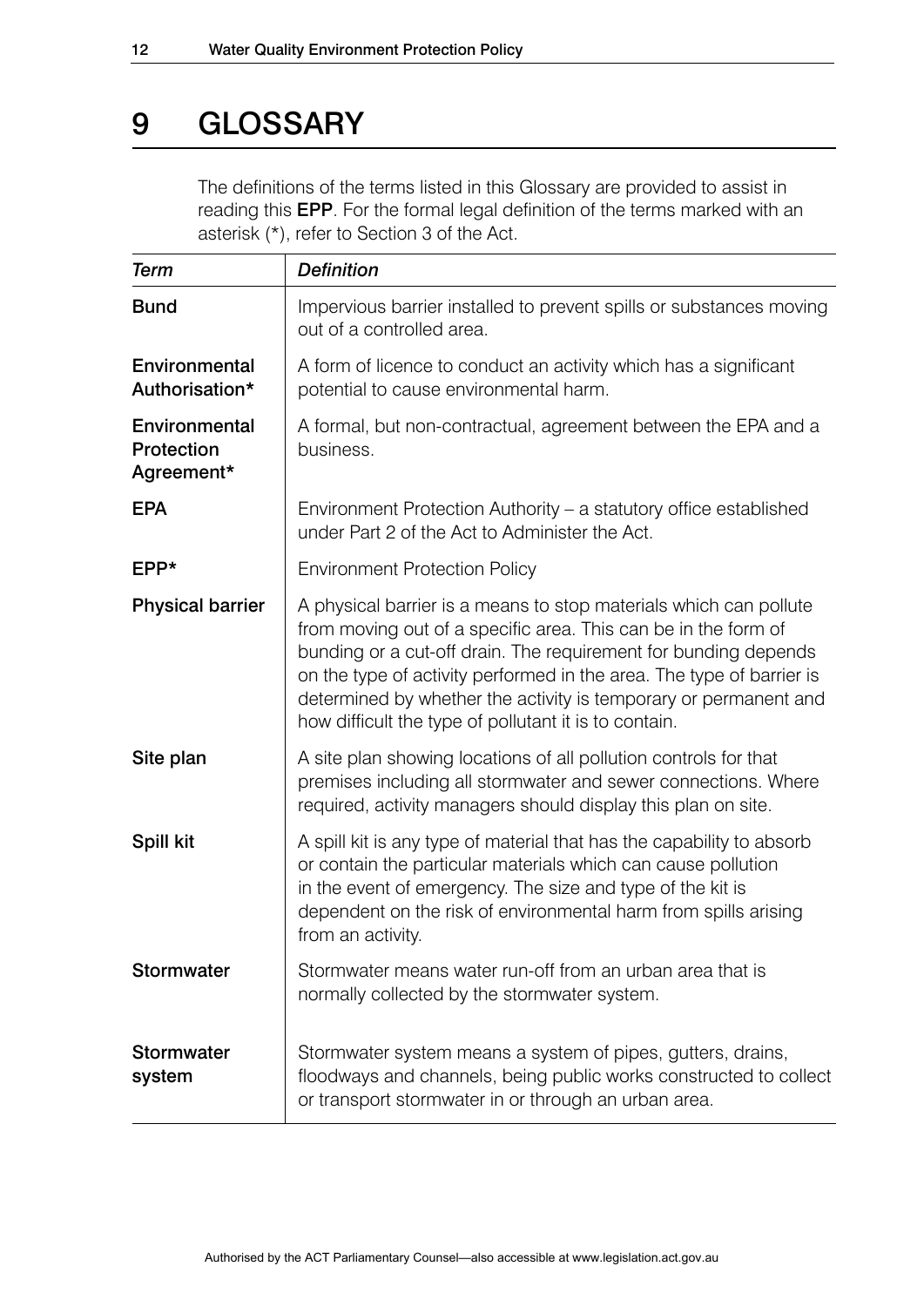| <b>Term</b>   | <b>Definition</b>                                                                                                                                                                                                                                                                                                                                                                                                                                                                                                                                                                                                                                                                                                                                                                                                            |  |
|---------------|------------------------------------------------------------------------------------------------------------------------------------------------------------------------------------------------------------------------------------------------------------------------------------------------------------------------------------------------------------------------------------------------------------------------------------------------------------------------------------------------------------------------------------------------------------------------------------------------------------------------------------------------------------------------------------------------------------------------------------------------------------------------------------------------------------------------------|--|
| Washdown area | A washdown area is a designated area for cleaning or washing<br>activities. Material waste collected from this area must not be<br>discharged to the stormwater system and is normally recycled or<br>discharged to sewer (only with ACTEW approval).                                                                                                                                                                                                                                                                                                                                                                                                                                                                                                                                                                        |  |
| Waste storage | Waste should be stored in an appropriate manner so there is no<br>risk of contaminating stormwater. This can include covering and<br>or bunding. Waste should not be allowed to accumulate and<br>should be disposed of appropriately. Refer to the Dangerous<br>Goods Act 1984 for storage of hazardous materials.                                                                                                                                                                                                                                                                                                                                                                                                                                                                                                          |  |
| Waterway*     | a river, creek, stream or other natural channel in which water<br>(a)<br>flows (whether permanently or intermittently); or<br>the stormwater system or any other channel formed (whether<br>(b)<br>in whole or part) by altering or relocating a waterway<br>mentioned in paragraph (a); or<br>a lake, pond, lagoon or marsh (whether formed by<br>(c)<br>geomorphic processes or by works) in which water collects<br>(whether continuously or intermittently);<br>and includes<br>the bed that the water in the waterway normally flows over or<br>(d)<br>is covered by; and<br>the banks that the water in the waterway normally flows<br>(e)<br>between or is contained by;<br>but does not include land normally not part of the waterway that<br>may be covered from time to time by floodwaters from the<br>waterway. |  |

### 10 REFERENCES

- ACT Code of Forest Practice, Environment ACT, August 2005
- Volume 1 of Managing Urban Stormwater: Soils and Construction (Landcom, 2004)
- ACT Environmental Guidelines for Service Station Sites and Hydrocarbon Storage, Environment ACT, February 2002
- Australian/New Zealand Standard 1547-2000, On-site domesticwastewater management
- **ACT EPA Information Sheets**
- General Environment Protection Policy, ACT EPA, August 2007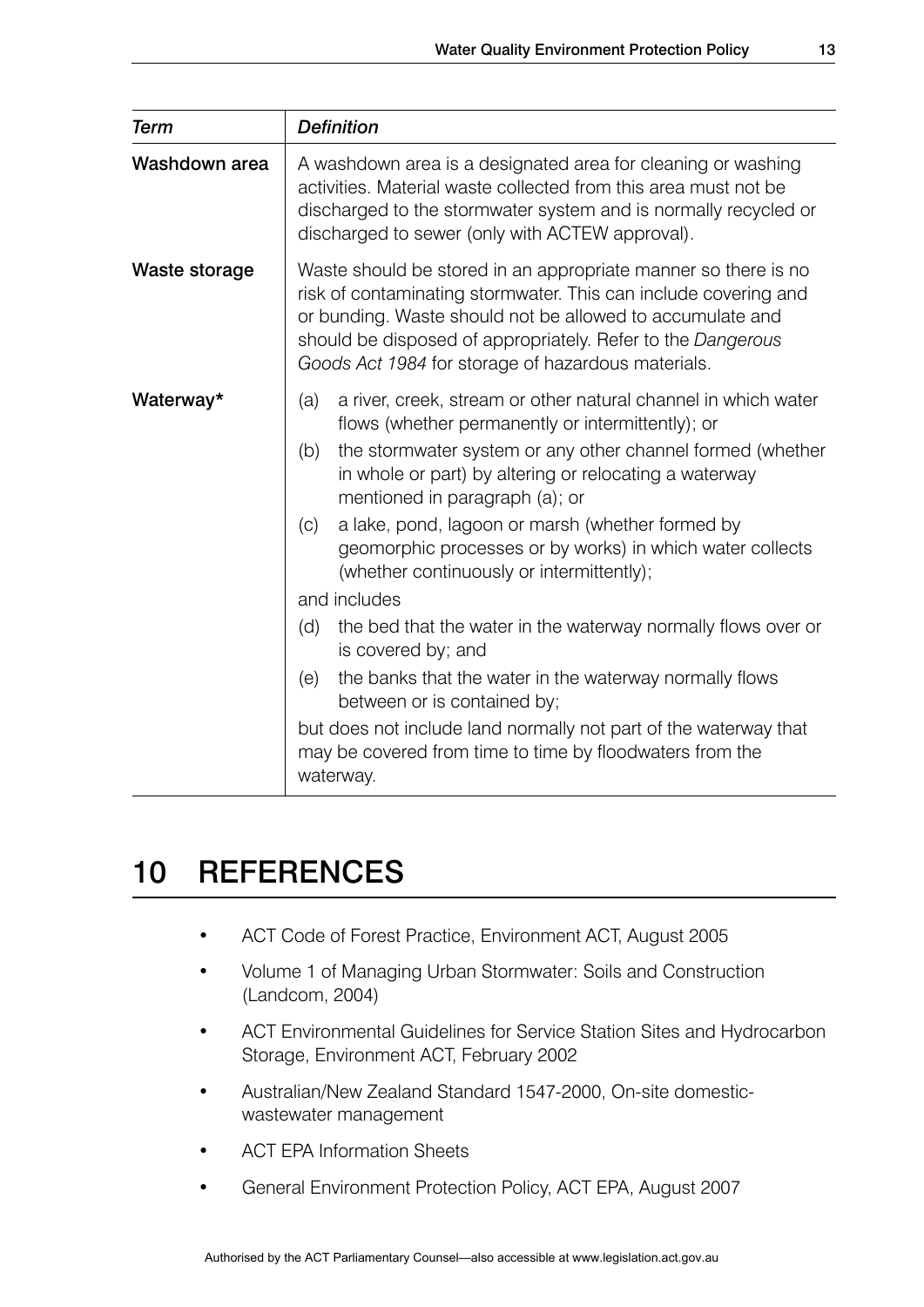- Waste Water Reuse Environment Protection Policy, ACT EPA, July 1999
- Contaminated Sites Environment Protection Policy, ACT EPA, November 2000
- Hazardous Materials Environment Protection Policy, ACT EPA, December 2000
- Guidelines for the Preparation of an Environmental Management Plan, ACT EPA, September 2004
- ACT Commercial Waste Code of Practice, ACT EPA, October 1998
- Draft Motor Trades Code of Practice, ACT EPA, October 1998
- ACT Environment and Health Wastewater Reuse Guidelines, ACT Government, April 1997
- Development Control Code for Best Practice Waste Management in the ACT, ACT NOWaste, September 1999
- Environment Protection Measures for Construction and Land Development in the ACT, EPA, 2007
- Thinkwater actwater: A strategy for sustainable water resource management in the ACT, ACT Government, April 2004
- Water Sustainable Urban Design: Guidelines for sustainable development in Canberra
- Greywater Use: guidelines for residential properties in Canberra
- Photographic Industry Code of Practice, Photographic Uniform Regulations for the Environment, May 2003

Documents and Guidelines for the National Water Quality Management Strategy – released by Australian and New Zealand Environment and Conservation Council and Agriculture and Resource Management Council of Australia and New Zealand:

- Australian and New Zealand Guidelines for Fresh and Marine Water Quality, 2000
- Australian Drinking Water Guidelines, 2004
- Guidelines for Groundwater Protection in Australia, September 1995
- Rural Land Uses and Water Quality A Community Resource Document
- • Guidelines for Urban Stormwater Management